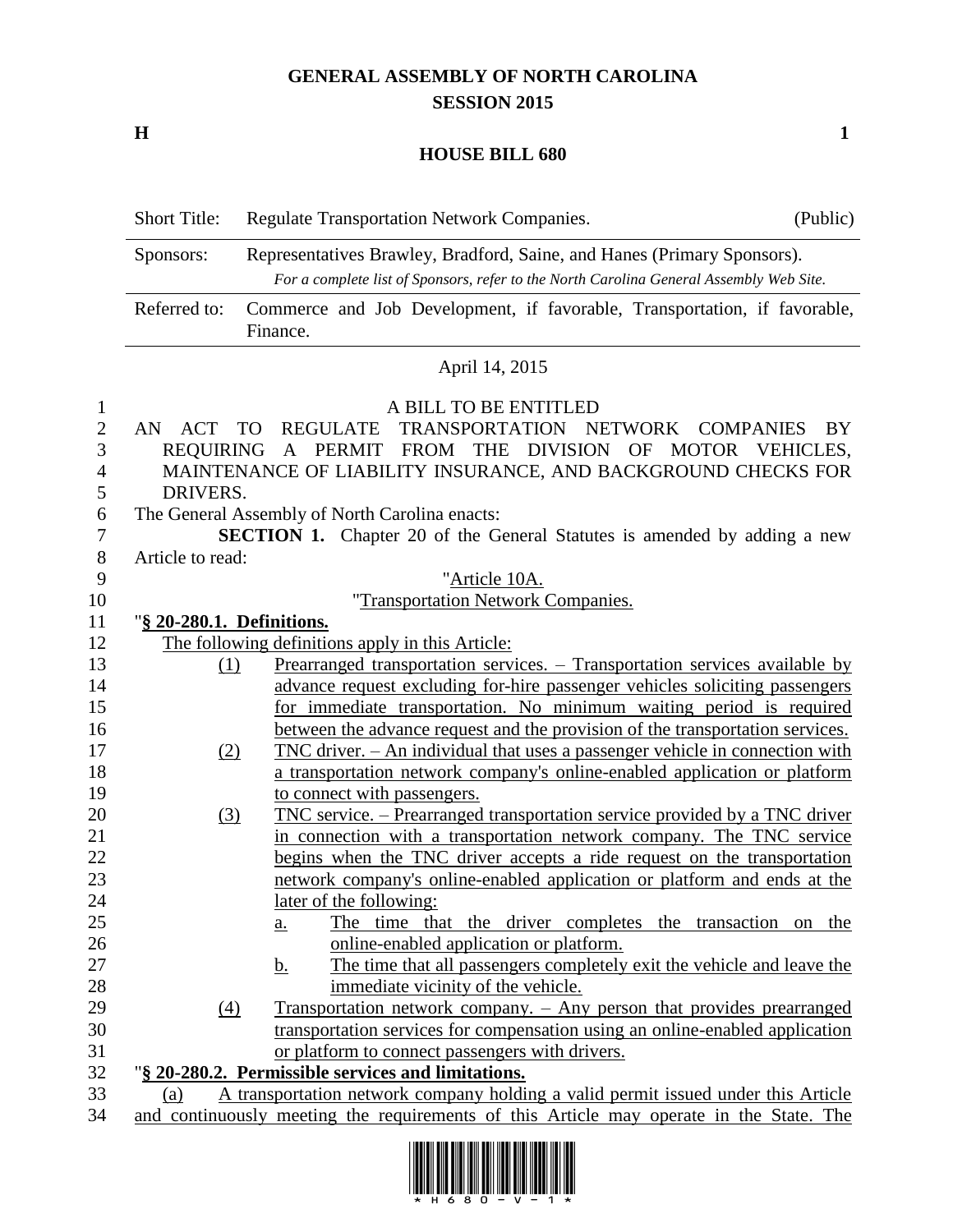|                              | <b>General Assembly of North Carolina</b>                                                        | <b>Session 2015</b> |
|------------------------------|--------------------------------------------------------------------------------------------------|---------------------|
|                              | transportation network company may charge a fee for the TNC service. The fee must meet the       |                     |
| following requirements:      |                                                                                                  |                     |
| (1)                          | The transportation network company's online-enabled application or                               |                     |
|                              | platform must disclose the fee calculation method before a passenger makes                       |                     |
|                              | a ride request.                                                                                  |                     |
| (2)                          | The transportation network company's online-enabled application or                               |                     |
|                              | platform must provide the option for a passenger to receive an estimated fee                     |                     |
|                              | before the passenger makes a ride request.                                                       |                     |
| (3)                          | The transportation network company must send an electronic receipt to the                        |                     |
|                              | customer that includes the following:                                                            |                     |
|                              | The location where the TNC service started and ended.<br>$a_{\cdot}$                             |                     |
|                              | The total time and distance of the TNC service.<br>b.                                            |                     |
|                              | An itemization and calculation of the total fee paid.<br>c.                                      |                     |
| (4)                          | The fee must be paid electronically. No cash may be exchanged for the TNC                        |                     |
|                              | service.                                                                                         |                     |
| (b)                          | A TNC driver may provide transportation services for compensation in the State. A                |                     |
|                              | TNC driver may provide transportation services other than TNC services if the TNC driver         |                     |
|                              | meets the requirements to operate a for-hire passenger vehicle.                                  |                     |
| "§ 20-280.3. Permits.        |                                                                                                  |                     |
| (a)                          | Every transportation network company must obtain a permit from the Division                      |                     |
|                              | before operating in the State. Every transportation network company must pay to the Division a   |                     |
|                              | nonrefundable application fee of five thousand dollars (\$5,000).                                |                     |
| (b)                          | Every transportation network company must renew the permit annually and pay to                   |                     |
|                              | the Division a nonrefundable renewal fee of five thousand dollars (\$5,000).                     |                     |
| (c)                          | The Division must prescribe the form of the application for a permit and renewal of              |                     |
| a permit.                    |                                                                                                  |                     |
| (d)                          | The initial application and renewal application must require information sufficient              |                     |
|                              | to confirm compliance with this Article and include the following:                               |                     |
| (1)                          | Proof of insurance meeting the requirements of G.S. 20-280.4.                                    |                     |
| (2)                          | Resident agent for service of process.                                                           |                     |
| (3)                          | Proof the transportation network company is registered with the Secretary of                     |                     |
|                              | State to do business in the State if the transportation network company is a                     |                     |
|                              | foreign corporation.                                                                             |                     |
|                              | "§ 20-280.4. Financial responsibility.                                                           |                     |
| (a)                          | The transportation network company must provide liability insurance for bodily                   |                     |
|                              | injury or death of others and for injury or destruction of property of others during the TNC     |                     |
|                              | service for each vehicle utilized by a TNC driver, exclusive of interest and costs, in an amount |                     |
|                              | equal to or greater than one million five hundred thousand dollars (\$1,500,000). The insurance  |                     |
|                              | provided may exclude coverage if the vehicle being utilized by the TNC driver is covered by      |                     |
|                              | insurance which affords liability coverage equal to or greater than the amount required by this  |                     |
| subsection.                  |                                                                                                  |                     |
| (b)                          | The transportation network company must provide liability insurance for each                     |                     |
|                              | vehicle being utilized by a TNC driver during the time such driver is available on the           |                     |
|                              | transportation network company's online-enabled application or platform subject to limits,       |                     |
|                              | exclusive of interest and costs, as follows: fifty thousand dollars (\$50,000) because of bodily |                     |
|                              | injury or death of one person in any one accident and, subject to said limit for one person, one |                     |
|                              | hundred thousand dollars (\$100,000) because of bodily injury or death of two or more persons    |                     |
|                              | in any one accident, and twenty-five thousand dollars (\$25,000) because of injury or            |                     |
|                              | destruction of property of others in any one accident. The insurance provided may exclude        |                     |
| required by this subsection. | coverage if the TNC driver affords liability coverage equal to or greater than the amount        |                     |
|                              |                                                                                                  |                     |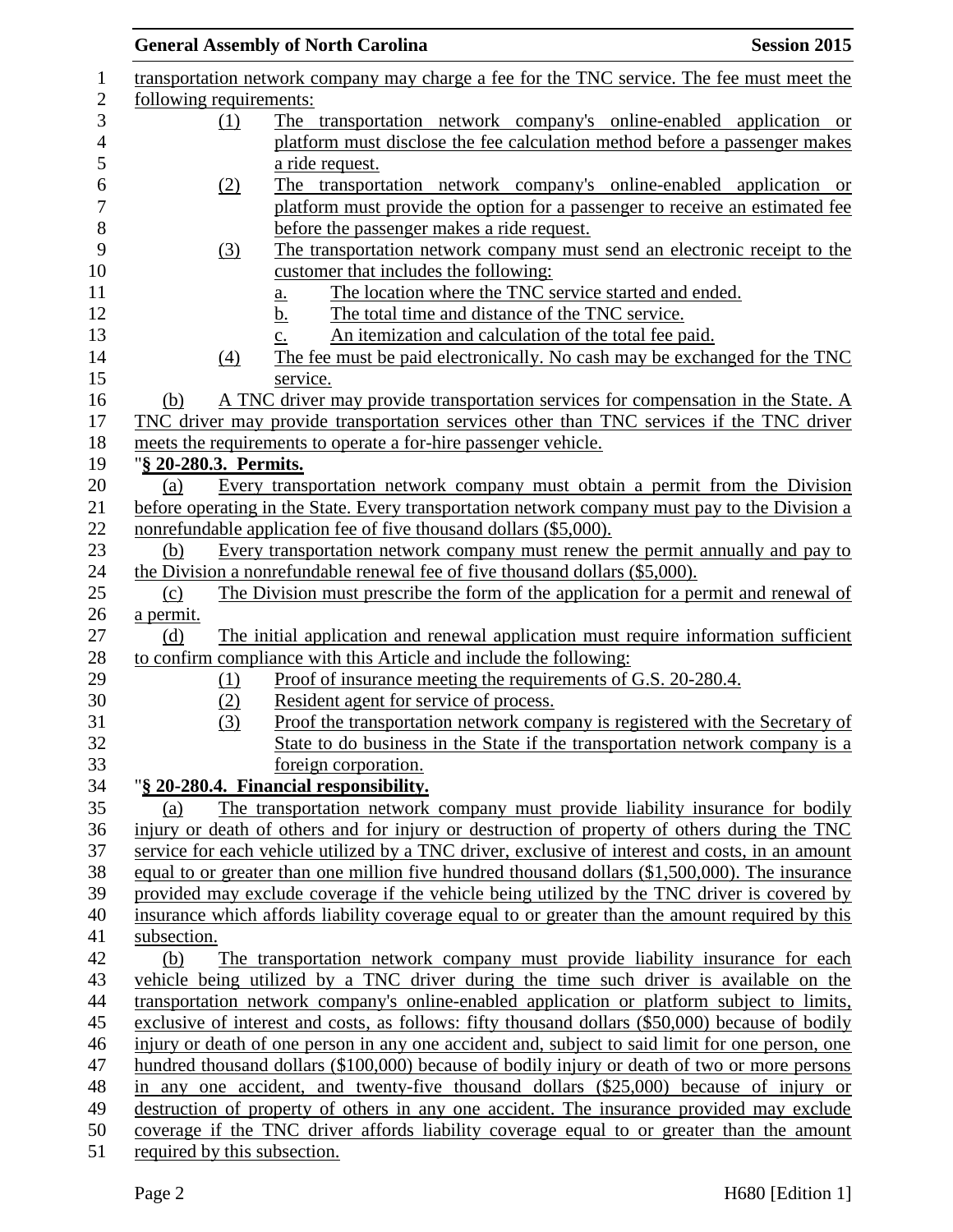|               |     | <b>General Assembly of North Carolina</b>                                                | <b>Session 2015</b> |
|---------------|-----|------------------------------------------------------------------------------------------|---------------------|
| (c)           |     | Transportation network companies must disclose in writing to potential TNC drivers       |                     |
|               |     | the following before the TNC driver provides TNC service:                                |                     |
|               | (1) | The insurance coverage and limits of liability that the transportation network           |                     |
|               |     | company provides while the TNC driver uses a private passenger vehicle to                |                     |
|               |     | provide TNC service.                                                                     |                     |
|               | (2) | The TNC driver may not have coverage under their personal insurance                      |                     |
|               |     | policy while using the transportation network company's online-enabled                   |                     |
|               |     | application or platform.                                                                 |                     |
|               |     | "§ 20-280.5. Safety requirements.                                                        |                     |
| (a)           |     | The transportation network company must require TNC drivers have their vehicles          |                     |
|               |     | inspected annually to meet State safety requirements.                                    |                     |
| (b)           |     | The transportation network company's online-enabled application or platform must         |                     |
|               |     | provide the following information to customers after a ride request is accepted by a TNC |                     |
| driver:       |     |                                                                                          |                     |
|               | (1) | License plate number of the TNC driver's vehicle.                                        |                     |
|               | (2) | Description of the TNC driver's vehicle.                                                 |                     |
|               | (3) |                                                                                          |                     |
|               |     | Approximate location of the TNC driver's vehicle displayed on a map.                     |                     |
| (c)           |     | The transportation network company must maintain the following records:                  |                     |
|               | (1) | The record of each TNC service provided in this State for one year from the              |                     |
|               |     | date the TNC service occurred.                                                           |                     |
|               | (2) | The record of each TNC driver in this State for one year from the date the               |                     |
|               |     | TNC driver terminated their relationship with the transportation network                 |                     |
|               |     | company.                                                                                 |                     |
| (d)           |     | Prior to permitting an individual to act as a TNC driver, the transportation network     |                     |
| company must: |     |                                                                                          |                     |
|               | (1) | Require the individual to submit an application to the transportation network            |                     |
|               |     | company including, at a minimum, the following:                                          |                     |
|               |     | Address.<br>a.                                                                           |                     |
|               |     | <u>b.</u><br><u>Age.</u>                                                                 |                     |
|               |     | $rac{c}{d}$<br>Driver's license number.                                                  |                     |
|               |     | Driving history.                                                                         |                     |
|               |     | Motor vehicle registration.<br><u>e.</u>                                                 |                     |
|               |     | f.<br>Automobile liability insurance information.                                        |                     |
|               | (2) | Conduct, or have a third party conduct, a local and national criminal                    |                     |
|               |     | background check for each applicant including, at a minimum, the                         |                     |
|               |     | following:                                                                               |                     |
|               |     | Multi-State/Multi-Jurisdiction Criminal Records Locator or other<br>$\underline{a}$ .    |                     |
|               |     | similar commercial nationwide database with validation (primary                          |                     |
|               |     | source search).                                                                          |                     |
|               |     | National Sex Offender Registry.<br>b.                                                    |                     |
|               | (3) | Review a driving history research report for such individual.                            |                     |
| (b)           |     | The transportation network company must not permit an individual to act as a TNC         |                     |
|               |     | driver if any of the following apply:                                                    |                     |
|               | (1) | Has had more than three moving violations in the prior three-year period, or             |                     |
|               |     | one major violation in the prior three-year period (including, but not limited           |                     |
|               |     | to, attempting to evade the police, reckless driving, or driving on a                    |                     |
|               |     | suspended or revoked license).                                                           |                     |
|               |     | Has been convicted, within the past seven years, of driving under the                    |                     |
|               | (2) |                                                                                          |                     |
|               |     | influence of drugs or alcohol, fraud, sexual offenses, use of a motor vehicle            |                     |
|               |     | to commit a felony, a crime involving property damage, theft, acts of                    |                     |
|               |     | violence, or acts of terror.                                                             |                     |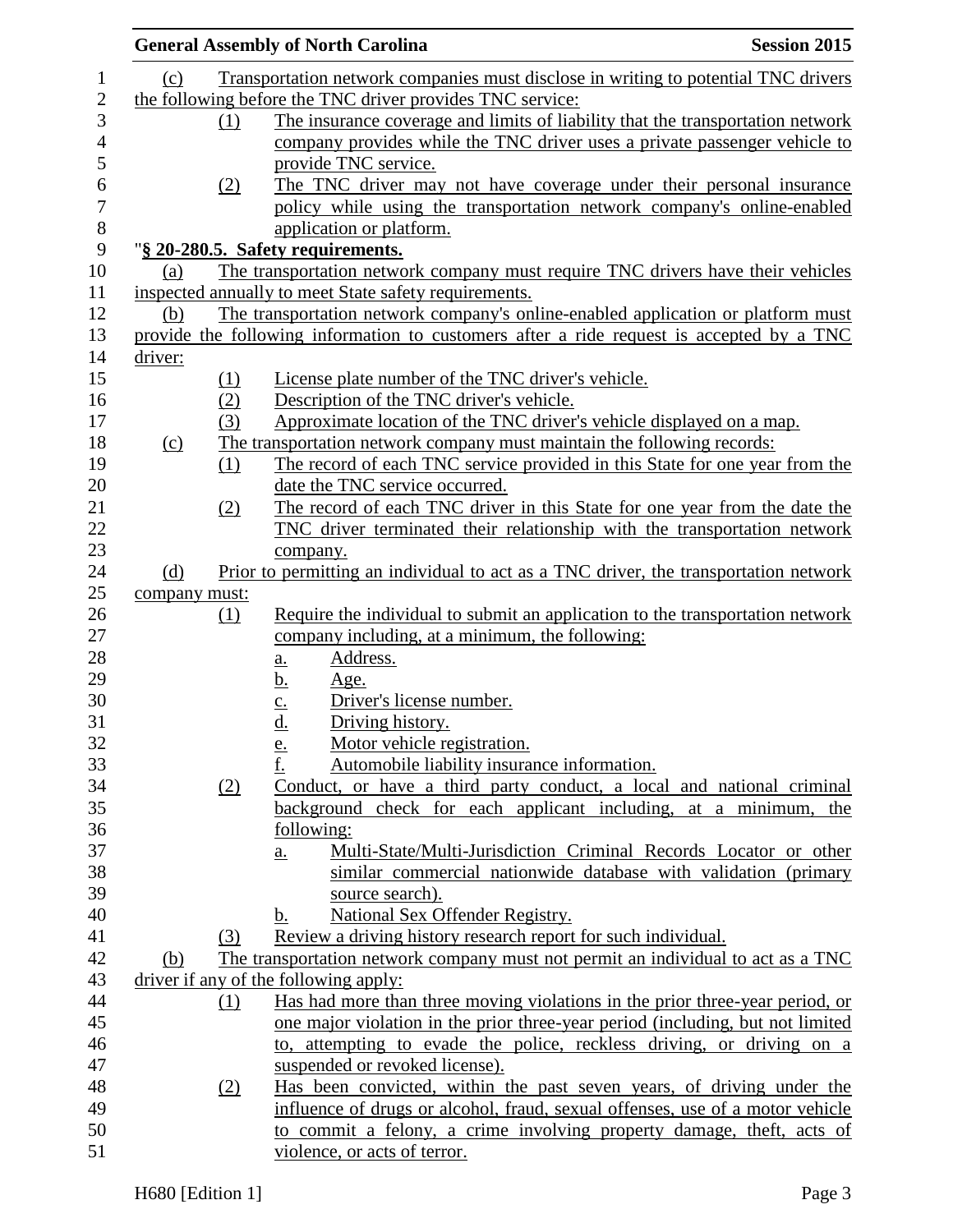|                  | <b>General Assembly of North Carolina</b> |                               |                   |                                                                                                    | <b>Session 2015</b> |
|------------------|-------------------------------------------|-------------------------------|-------------------|----------------------------------------------------------------------------------------------------|---------------------|
| $\mathbf{1}$     |                                           | (3)                           |                   | Is a match in the National Sex Offender Registry.                                                  |                     |
| $\mathbf{2}$     |                                           | $\left(4\right)$              |                   | Does not possess a valid driver's license.                                                         |                     |
| 3                |                                           | (5)                           |                   | Does not possess proof of registration for the motor vehicle to be used to                         |                     |
| $\overline{4}$   |                                           |                               |                   | provide TNC service.                                                                               |                     |
| 5                |                                           | (6)                           |                   | Does not possess proof of automobile liability insurance for the motor                             |                     |
| $\boldsymbol{6}$ |                                           |                               |                   | vehicle to be used to provide TNC services.                                                        |                     |
| $\overline{7}$   |                                           | (7)                           |                   | Is not at least 19 years of age.                                                                   |                     |
| $8\,$            | "§ 20-280.6. Authority of Division.       |                               |                   |                                                                                                    |                     |
| 9                |                                           |                               |                   | The Division may issue regulations to implement this Article.                                      |                     |
| 10               |                                           |                               |                   | "§ 20-280.7. Presumption that TNC drivers are independent contractors.                             |                     |
| 11               |                                           |                               |                   |                                                                                                    |                     |
|                  |                                           |                               |                   | A rebuttable presumption exists that a TNC driver is an independent contractor and not an          |                     |
| 12               |                                           |                               |                   | employee. The presumption may be rebutted by application of the common law test for                |                     |
| 13               | determining employment status.            |                               |                   |                                                                                                    |                     |
| 14               | "§ 20-280.8. Statewide regulation.        |                               |                   |                                                                                                    |                     |
| 15               | (a)                                       |                               |                   | Notwithstanding any other provision of law, no local authority, including an airport               |                     |
| 16               |                                           |                               |                   | authority, is authorized to impose fees, require licenses, limit the operation of TNC services, or |                     |
| 17               |                                           |                               |                   | otherwise regulate TNC services. TNC services remain subject to all ordinances and local laws      |                     |
| 18               |                                           |                               |                   | outside the scope of this Chapter including parking and traffic regulation.                        |                     |
| 19               | (b)                                       |                               |                   | Any contract provision or term of service contrary to this Article are void as against             |                     |
| 20               | public policy."                           |                               |                   |                                                                                                    |                     |
| 21               |                                           |                               |                   | <b>SECTION 2.</b> G.S. 20-4.01(27) reads as rewritten:                                             |                     |
| 22               |                                           | $"(27)$ Passenger Vehicles. - |                   |                                                                                                    |                     |
| 23               |                                           | a.                            |                   | Excursion passenger vehicles. – Vehicles transporting persons on                                   |                     |
| 24               |                                           |                               |                   | sight-seeing or travel tours.                                                                      |                     |
| 25               |                                           | $\mathbf b$ .                 |                   | For hire-For-hire passenger vehicles. - Vehicles transporting persons                              |                     |
| 26               |                                           |                               |                   | for compensation. This classification shall not include the following:                             |                     |
| 27               |                                           |                               | <u>1.</u>         | vehicles Vehicles operated as ambulances; ambulances.                                              |                     |
| 28               |                                           |                               | 2.                | vehicles Vehicles operated by the owner where the costs of                                         |                     |
| 29               |                                           |                               |                   | operation are shared by the passengers; passengers.                                                |                     |
| 30               |                                           |                               | $\underline{3}$ . | vehicles Vehicles operated pursuant to a ridesharing                                               |                     |
| 31               |                                           |                               |                   | arrangement as defined in G.S. 136-44.21; G.S. 136-44.21.                                          |                     |
| 32               |                                           |                               | <u>4.</u>         | vehicles Vehicles transporting students for the public school                                      |                     |
| 33               |                                           |                               |                   | system under contract with the State Board of Education                                            |                     |
| 34               |                                           |                               |                   | Education.                                                                                         |                     |
| 35               |                                           |                               | <u>5.</u>         | or vehicles Vehicles leased to the United States of America or                                     |                     |
| 36               |                                           |                               |                   | any of its agencies on a nonprofit basis; basis.                                                   |                     |
| 37               |                                           |                               |                   | or vehicles Vehicles used for human service or service.                                            |                     |
| 38               |                                           |                               | $rac{6.}{7.8}$    | Vehicles used for volunteer transportation. transportation.                                        |                     |
| 39               |                                           |                               |                   | Vehicles operated in a TNC service regulated under Article                                         |                     |
| 40               |                                           |                               |                   | 10A of Chapter 20 of the General Statutes.                                                         |                     |
| 41               |                                           |                               | "                 |                                                                                                    |                     |
| 42               |                                           |                               |                   | <b>SECTION 3.</b> G.S. 20-87 reads as rewritten:                                                   |                     |
| 43               |                                           |                               |                   | "§ 20-87. Passenger vehicle registration fees.                                                     |                     |
| 44               |                                           |                               |                   | These fees shall be paid to the Division annually for the registration and licensing of            |                     |
| 45               |                                           |                               |                   | passenger vehicles, according to the following classifications and schedules:                      |                     |
| 46               |                                           | (1)                           |                   | For-Hire Passenger Vehicles. - The fee for a for-hire passenger vehicle that                       |                     |
| 47               |                                           |                               |                   | is operated for compensation and has with a capacity of 15 passengers or                           |                     |
| 48               |                                           |                               |                   | less is seventy-eight dollars (\$78.00). The fee for a for-hire passenger                          |                     |
| 49               |                                           |                               |                   | vehicle that is operated for compensation and has-with a capacity of more                          |                     |
| 50               |                                           |                               |                   |                                                                                                    |                     |
| 51               |                                           |                               |                   | than 15 passengers is one dollar and forty cents (\$1.40) per hundred pounds                       |                     |
|                  |                                           |                               |                   | of empty weight of the vehicle.                                                                    |                     |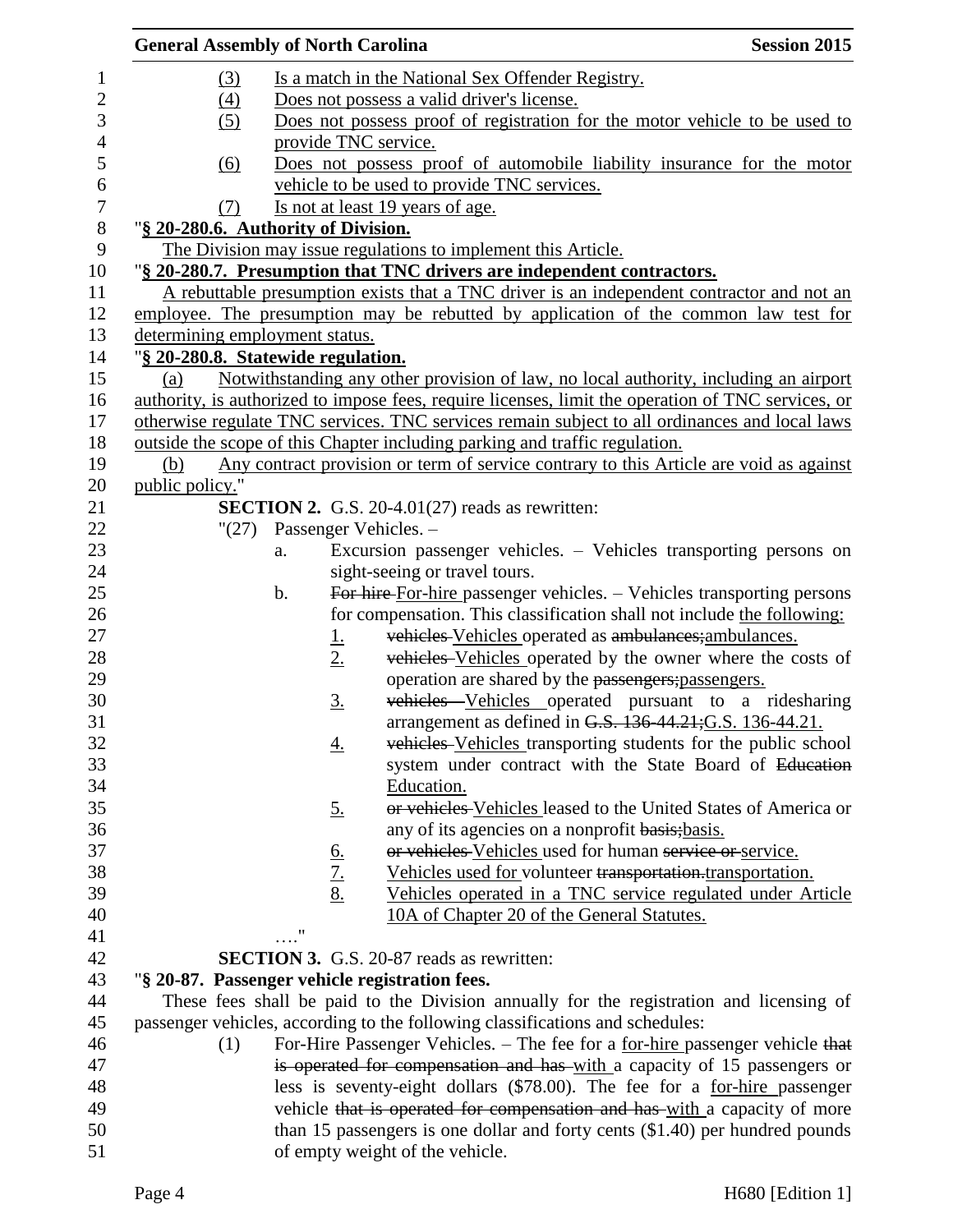…." **SECTION 4.** G.S. 153A-134 reads as rewritten: "**§ 153A-134. Regulating and licensing businesses, trades, etc.** (a) A county may by ordinance, subject to the general law of the State, regulate and license occupations, businesses, trades, professions, and forms of amusement or entertainment and prohibit those that may be inimical to the public health, welfare, safety, order, or convenience. In licensing trades, occupations, and professions, the county may, consistent with the general law of the State, require applicants for licenses to be examined and charge a reasonable fee therefor. This section does not authorize a county to examine or license a person holding a license issued by an occupational licensing board of this State as to the profession or trade that he has been licensed to practice or pursue by the State. (b) This section does not impair the county's power to levy privilege license taxes on occupations, businesses, trades, professions, and other activities pursuant to G.S. 153A-152. (c) Nothing in this section shall authorize a county to regulate and license digital dispatching services for prearranged transportation services for hire.a TNC service regulated under Article 10A of Chapter 20 of the General Statutes." **SECTION 5.** G.S. 160A-194 reads as rewritten: "**§ 160A-194. Regulating and licensing businesses, trades, etc.** (a) A city may by ordinance, subject to the general law of the State, regulate and license occupations, businesses, trades, professions, and forms of amusement or entertainment and prohibit those that may be inimical to the public health, welfare, safety, order, or convenience. In licensing trades, occupations, and professions, the city may, consistent with the general law of the State, require applicants for licenses to be examined and charge a reasonable fee therefor. (b) Nothing in this section shall authorize a city to examine or license a person holding a license issued by an occupational licensing board of this State as to the profession or trade that he has been licensed to practice or pursue by the State. (c) Nothing in this section shall authorize a city to regulate and license digital dispatching services for prearranged transportation services for hire.a TNC service regulated under Article 10A of Chapter 20 of the General Statutes." **SECTION 6.** G.S. 160A-304 reads as rewritten: "**§ 160A-304. Regulation of taxis.** (a) A city may by ordinance license and regulate all vehicles operated for hire in the city. The ordinance may require that the drivers and operators of taxicabs engaged in the business of transporting passengers for hire over the public streets shall obtain a license or permit from the city; provided, however, that the license or permit fee for taxicab drivers shall not exceed fifteen dollars (\$15.00). As a condition of licensure, the city may require an applicant for licensure to pass a controlled substance examination. The ordinances may also specify the types of taxicab services that are legal in the municipality; provided, that in all cases shared-ride services as well as exclusive-ride services shall be legal. Shared-ride service is defined as a taxi service in which two or more persons with either different origins or with different destinations, or both, occupy a taxicab at one time. Exclusive-ride service is defined as a taxi service in which the first passenger or party requests exclusive use of the taxicab. In the event the applicant is to be subjected to a national criminal history background check, the ordinance shall specifically authorize the use of FBI records. The ordinance shall require any applicant who is subjected to a national criminal history background check to be fingerprinted. The Department of Public Safety may provide a criminal record check to the city for a person who has applied for a license or permit through the city. The city shall provide to the Department of Public Safety, along with the request, the fingerprints of the applicant, any additional information required by the Department of Public Safety, and a form signed by the applicant consenting to the check of the criminal record and to the use of the fingerprints and other identifying information required by the State or national repositories. The applicant's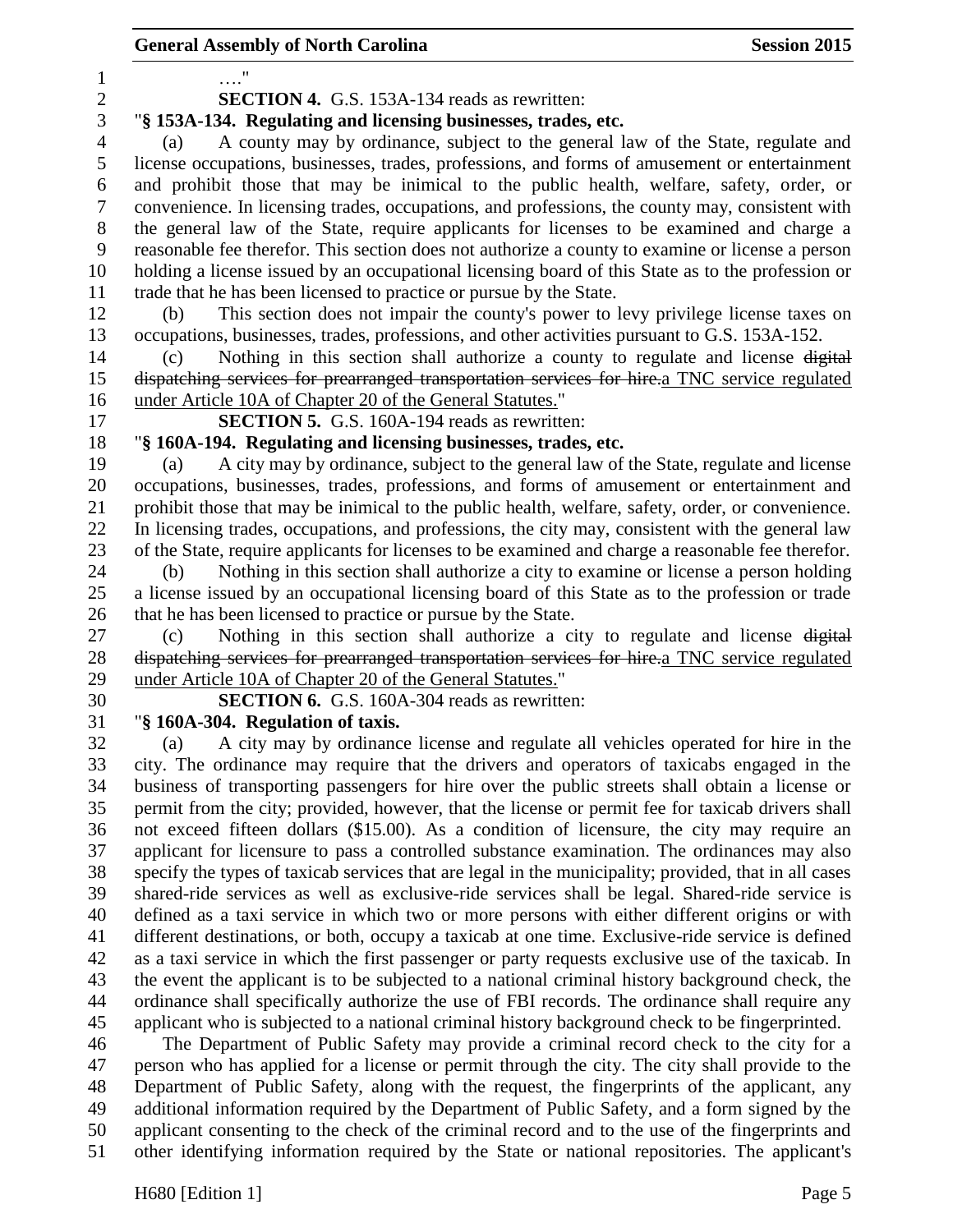## **General Assembly of North Carolina Session 2015**

 applicable State law and federal guidelines, and the information shall be confidential and shall not be a public record under Chapter 132 of the General Statutes. The Department of Public Safety may charge each applicant a fee for conducting the checks of criminal history records authorized by this subsection. The following factors shall be deemed sufficient grounds for refusing to issue a permit or 10 for revoking a permit already issued: (1) Conviction of a felony against this State, or conviction of any offense 12 against another state which would have been a felony if committed in this 13 State: (2) Violation of any federal or State law relating to the use, possession, or sale of alcoholic beverages or narcotic or barbiturate drugs; (3) Addiction to or habitual use of alcoholic beverages or narcotic or barbiturate drugs; (4) Violation of any federal or State law relating to prostitution; (5) Noncitizenship in the United States; (6) Habitual violation of traffic laws or ordinances. The ordinance may also require operators and drivers of taxicabs to display prominently in each taxicab, so as to be visible to the passengers, the city taxi permit, the schedule of fares, a photograph of the driver, and any other identifying matter that the council may deem proper and advisable. The ordinance may also establish rates that may be charged by taxicab operators, may limit the number of taxis that may operate in the city, and may grant franchises to taxicab operators on any terms that the council may deem advisable. (b) When a city ordinance grants a taxi franchise for operation of a stated number of taxis within the city, the holder of the franchise shall report at least quarterly to the council the average number of taxis actually in operation during the preceding quarter. The council may amend a taxi franchise to reduce the number of authorized vehicles by the average number not in actual operation during the preceding quarter, and may transfer the unused allotment to another franchised operator. Such amendments of taxi franchises shall not be subject to G.S. 160A-76. Allotments of taxis among franchised operators may be transferred only by the city council, and it shall be unlawful for any franchised operator to sell, assign, or otherwise transfer allotments under a taxi franchise. (c) Nothing in this Chapter authorizes a city to adopt an ordinance doing any of the following:following with respect to a TNC service regulated under Article 10A of Chapter 20 of the General Statutes: (1) Requiring licensing or regulation of digital dispatching services for prearranged transportation services for hire connected with vehicles operated for hire in the city if the business providing the digital dispatching services does not own or operate the vehicles for hire in the city.regulating. (2) Setting a minimum rate or minimum increment of time used to calculate a rate for prearranged transportation services for hire.rate. 45 (3) Requiring an operator to the use of a particular formula or method to calculate rates charged. (4) Setting a minimum waiting period between requesting prearranged 48 transportation services and the provision of those transportation services 49 when the prearranged transportation services are digitally dispatched.services.

 fingerprints shall be forwarded to the State Bureau of Investigation for a search of the State's criminal history record file, and the State Bureau of Investigation shall forward a set of the fingerprints to the Federal Bureau of Investigation for a national criminal history check. The city shall keep all information pursuant to this subsection privileged, in accordance with